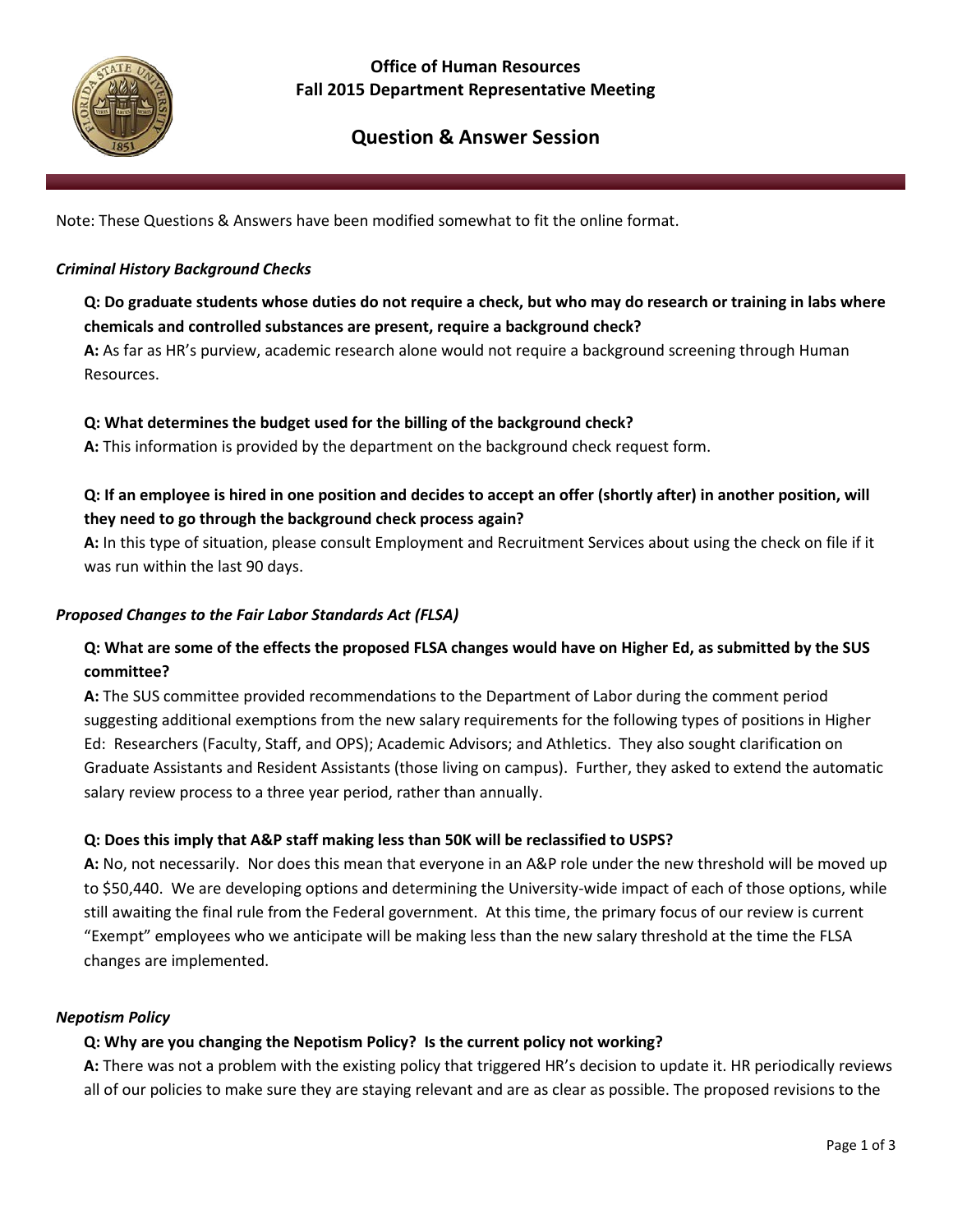Nepotism Policy are designed to provide more clarity and modernize some policy language. For example, the current Nepotism Policy says that "Employment of related persons in a single organization unit or in work-related organizational units is permitted provided that such employment will not involve a conflict of interest . . . ." The proposed revisions would clarify what situations constitute "conflicts of interest," specifically prohibiting employment that would create subordinate-superior relationships between relatives. The proposed revisions would also better account for blended families by clarifying to degree of relationships that are covered by the policy (including in-law and step relationships).

#### *Attendance & Leave Regulation Changes and OMNI 9.2 Upgrade*

#### **Q: Will the paperwork deadline for actions be changing?**

**A:** Yes, the deadline for spring Graduate Assistant appointments is 10/23/2015. The deadline for actions with an effective date in pay period K (11/6/2015-11/19/2015) is 10/30/2015. The full 2015 payroll deadline calendar can be viewed at the following link: <http://hr.fsu.edu/PDF/Publications/timeandleave/2015PayrollDeadlineCalendar.pdf>

#### **Q: What is the Affordable Care Act (ACA) form provided to OPS employees?**

**A:** Both salaried and OPS employees, as applicable, will receive the 1095-C form as required by the ACA.

#### **Q: Will department representatives receive a list of 9.2 OMNI-HR system changes?**

**A:** Human Resources will send a communication outlining some of the changes that can be anticipated with the upgrade. The majority are visual and general layout changes along with some additional features.

## **Q: Will the 9.2 OMNI upgrade effect the job application process? Candidates applying? Department opening/closing posting?**

**A:** From the demonstration that Employment & Recruitment Services has seen thus far, the job application will be more user friendly for applicants. It includes enhanced search features and will be aesthetically different. Functionality should remain relatively the same. As we begin testing with ERP, we will update departments on any significant changes we may find.

#### *USPS ePerformance Update*

## **Q: If a USPS evaluation is completed in October 2015, will I complete another evaluation in the new module? If so, will the rating period be for January 1, 2015 – December 31, 2015?**

**A:** Yes, if a USPS Performance Evaluation is completed in October 2015, the employee will need to be reviewed again using USPS ePerformance for the January 1, 2015 – December 31, 2015 review period.

## **Q: If a new hire start date is October 9, 2015, will I complete the Probationary evaluation and then complete the USPS ePerformance Evaluation during the 2017 review period?**

**A:** Yes, a Probationary evaluation will be completed between March 9, 2016 and April 8, 2016, using the ePerformance Module in OMNI. The employee will then receive an annual evaluation during the next review cycle in January 2017.